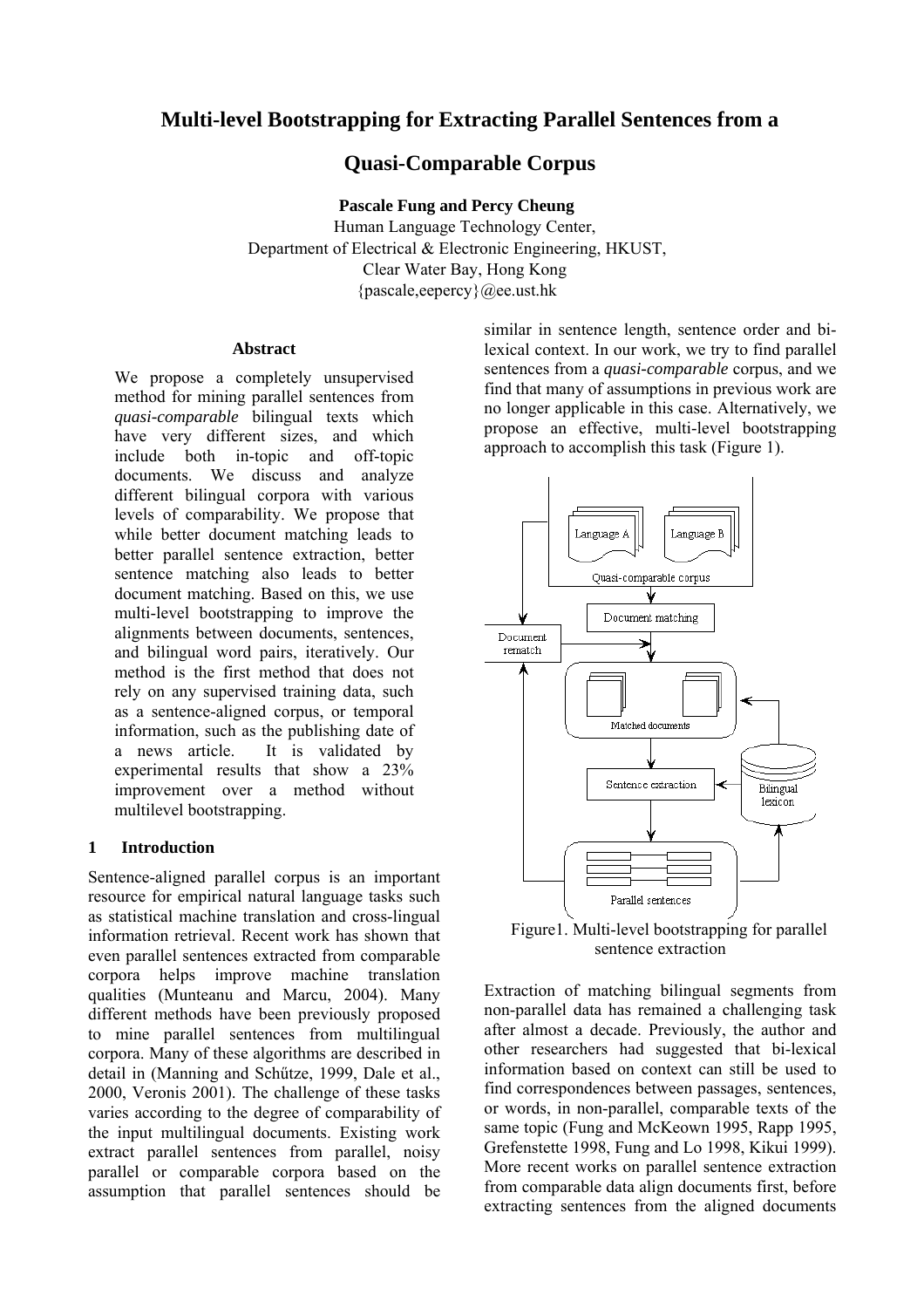(Munteanu and Marcu, 2002, Zhao and Vogel, 2002). Both work used a translation model trained from parallel corpus and adaptively extract more parallel sentences and bilingual lexicon in the comparable corpus. In Zhao and Vogel (2002), the comparable corpus consists of Chinese and English versions of new stories from the Xinhua News agency. Munteanu and Marcu (2002) used unaligned segments from the French-English Hansard corpus and finds parallel sentences among them. Zhao and Vogel (2002) used a generative statistical machine translation alignment model, Munteanu and Marcu (2002) used suffix treesbased alignment model, and Munteanu and Marcu (2004) used a maximum entropy based classifier trained from parallel corpus to extract matching sentences from a comparable corpus of Arabic and English news. The comparable corpora used in all these work consist of documents on the same topic. Our challenge is to find matching bilingual sentences from documents that might or might not be on the same topic.

### **2 Bilingual Sentence Alignment**

There have been various definitions of the term "parallel corpora" in the research community. In this paper, we compare and analyze different bilingual corpora, ranging from the parallel, noisy parallel, comparable, to quasi-comparable.

A *parallel corpus* is a sentence-aligned corpus containing bilingual translations of the same document. The Hong Kong Laws Corpus is a parallel corpus with sentence level alignment; and is used as a parallel sentence resource for statistical machine translation systems. There are 313,659 sentence pairs in Chinese and English. Alignment of parallel sentences from this type of database has been the focus of research throughout the last decade and can be accomplished by many off-theshelf, publicly available alignment tools.

A *noisy parallel and comparable corpus* contains non-aligned sentences that are nevertheless mostly bilingual translations of the same document. Previous works have extracted bilingual word senses, lexicon and parallel sentence pairs from noisy parallel corpora (Fung and McKeown 1995, Fung and Lo 1998). Corpora such as the Hong Kong News are in fact rough translations of each other, focused on the same thematic topics, with some insertions and deletions of paragraphs.

Another type of comparable corpus is one that contains non-sentence-aligned, non-translated bilingual documents that are topic-aligned. For example, newspaper articles from two sources in different languages, within the same window of published dates, can constitute a comparable corpus. Note that many existing algorithms for sentence alignment from comparable corpus are, in fact, methods for noisy parallel corpus.

On the other hand, a *quasi-comparable corpu*s is one that contains non-aligned, and non-translated bilingual documents that could either be on the same topic (*in-topic*) or not (*off-topic*). TDT3 Corpus is a good source of truly non-parallel and quasi-comparable corpus. It contains transcriptions of various news stories from radio broadcasting or TV news report from 1998-2000 in English and Chinese. In this corpus, there are about 7,500 Chinese and 12,400 English documents, covering more than 60 different topics. Among these, 1,200 Chinese and 4,500 English documents are manually marked as being in-topic. The remaining documents are marked as off-topic as they are either only weakly relevant to a topic or irrelevant to all topics in the existing documents. From the in-topic documents, most are found to be comparable. A few of the Chinese and English passages are almost translations of each other. Nevertheless, the existence of considerable amount of off-topic document gives rise to more variety of sentences in terms of content and structure. Overall, the TDT 3 corpus contains 110,000 Chinese sentences and 290,000 English sentences. A very small number of the bilingual sentences are translations of each other, while some others are bilingual paraphrases. In this paper, we describe a method to extract translated and paraphrased bilingual sentence pairs from this quasicomparable corpus.

# **2.1 Comparing bilingual corpora**

We explore the usability of different bilingual corpora for the purpose of multilingual natural language processing. We argue that the usability of bilingual corpus depends how well the sentences are aligned. To quantify this corpus characteristic, we propose using a lexical alignment score computed from the bilingual word pairs distributed throughout the bilingual sentence pairs.

We first identify bilingual word pairs that appear in the aligned sentence pairs by using a bilingual lexicon (bilexicon). Lexical alignment score is then defined as the sum of the mutual information score of all word pairs that appear in the corpus:

$$
S(W_c, W_e) = \frac{f(W_c, W_e)}{f(W_c) f(W_e)}
$$

$$
S = \sum_{all(W_c, W_e)} S(W_c, W_e)
$$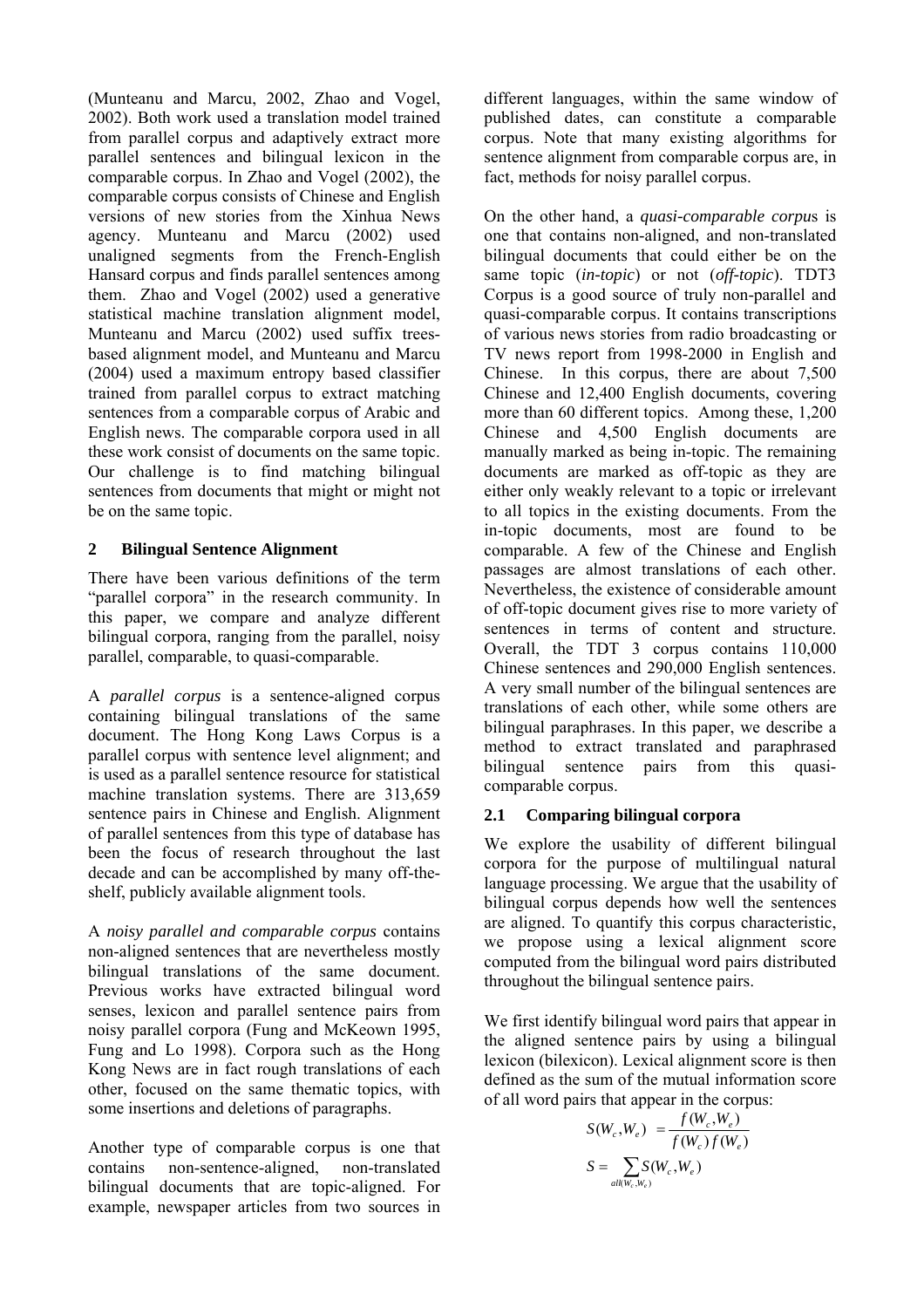where  $f(W_c, W_e)$  is the co-occurrence frequency of bilexicon pair  $(W_c, W_e)$  in the aligned sentence pairs.  $f(W_c)$  and  $f(W_e)$  are the occurrence frequencies of Chinese word *Wc* and English word *We*, in the bilingual corpus.

Table 1 shows the lexical alignment scores of parallel sentences extracted from a parallel corpus (Hong Kong Law), a comparable noisy parallel corpus (Hong Kong News), and a non-parallel, quasi-comparable corpus (TDT 3). We can see that the scores are in direct proportion to the parallelness or comparability of the corpus.

| Corpus    | Parallel | Comparable | Ouasi-     |
|-----------|----------|------------|------------|
|           |          |            | Comparable |
| Bilexicon | 359.1    | 253.8      | 1603       |
| score     |          |            |            |

Table 1: Bilingual lexicon scores of different corpora

#### **2.2 Comparing alignment assumptions**

All previous work on sentence alignment from parallel corpus makes use of one or multiple of the following nine (albeit imperfect) assumptions, as described in the literature (Somers 2001, Manning & Schűtze, 1999), and summarized as below:

- 1. There are no missing translations in the target document;
- 2. Sentence lengths: a bilingual sentence pair are similarly long in the two languages;
- 3. Sentence position: Sentences are assumed to correspond to those roughly at the same position in the other language.
- 4. Bi-lexical context: A pair of bilingual sentences which contain more words that are translations of each other tend to be translations themselves.

For noisy parallel corpora without sentence delimiters, assumptions made previously for bilingual word pairs are as follows:

- 5. Occurrence frequencies of bilingual word pairs are similar;
- 6. The positions of bilingual word pairs are similar;
- 7. Words have one sense per corpus;
- 8. Following 7, words have a single translation per corpus;
- 9. Following 4, the sentence contexts in two languages of a bilingual word pair are similar.

Different sentence alignment algorithms based on both sentence and lexical information can be found in Manning and Schűtze (1999), Wu (2000), Dale et al. (2001), Veronis (2002), and Somers (2002). These methods have also been applied recently in a sentence alignment shared task at NAACL 2003[1.](#page-2-0) We have learned that as bilingual corpora become less parallel, it is better to rely on information about word translations rather than sentence length and position.

For comparable corpora, previous bilingual sentence or word pair extraction works are based soly on bilexical context assumption (Fung & McKeown 1995, Rapp 1995, Grefenstette 1998, Fung and Lo 1998, Kikui 1999, Barzilay and Elhadad 2003, Masao and Hitoshi 2003, Kenji and Hideki 2002). Similarly, for quasi-comparable corpora, we cannot rely on any other sentence level or word level statistics but the bi-lexical context assumption. We also postulate one additional assumption:

10. Seed parallel sentences: Documents and passages that are found to contain at least one pair of parallel sentences are likely to contain more parallel sentences.

# **3 Our approach: Multi-level Bootstrapping**

Existing algorithms (Zhao and Vogel, 2002, Munteanu and Marcu, 2002) for extracting parallel sentences from comparable documents seem to follow the 2 steps: (1) extract comparable documents (2) extract parallel corpus from comparable documents. Other work on monolingual, comparable sentence alignment by (Barzilay and Elhadad 2003) also supports that it is advantageous to first align comparable passages and then align the bilingual sentences within the aligned passages. The algorithms proposed by Zhao and Vogel, and by Munteanu and Marcu differ in the training and computation of document similarity scores and sentence similarity scores. Examples of document similarity computation include counting word overlap and cosine similarity. Examples of sentence similarity computation include word overlap count, cosine similarity, and classification scores of a binary classifier trained from parallel corpora, generative alignment classifier. In our work, we use simple cosine similarity measures and we dispense with using parallel corpora to train an alignment classifier. In addition, we do not make any

<span id="page-2-0"></span> <sup>1</sup> http://www.cs.unt.edu/~rada/wpt/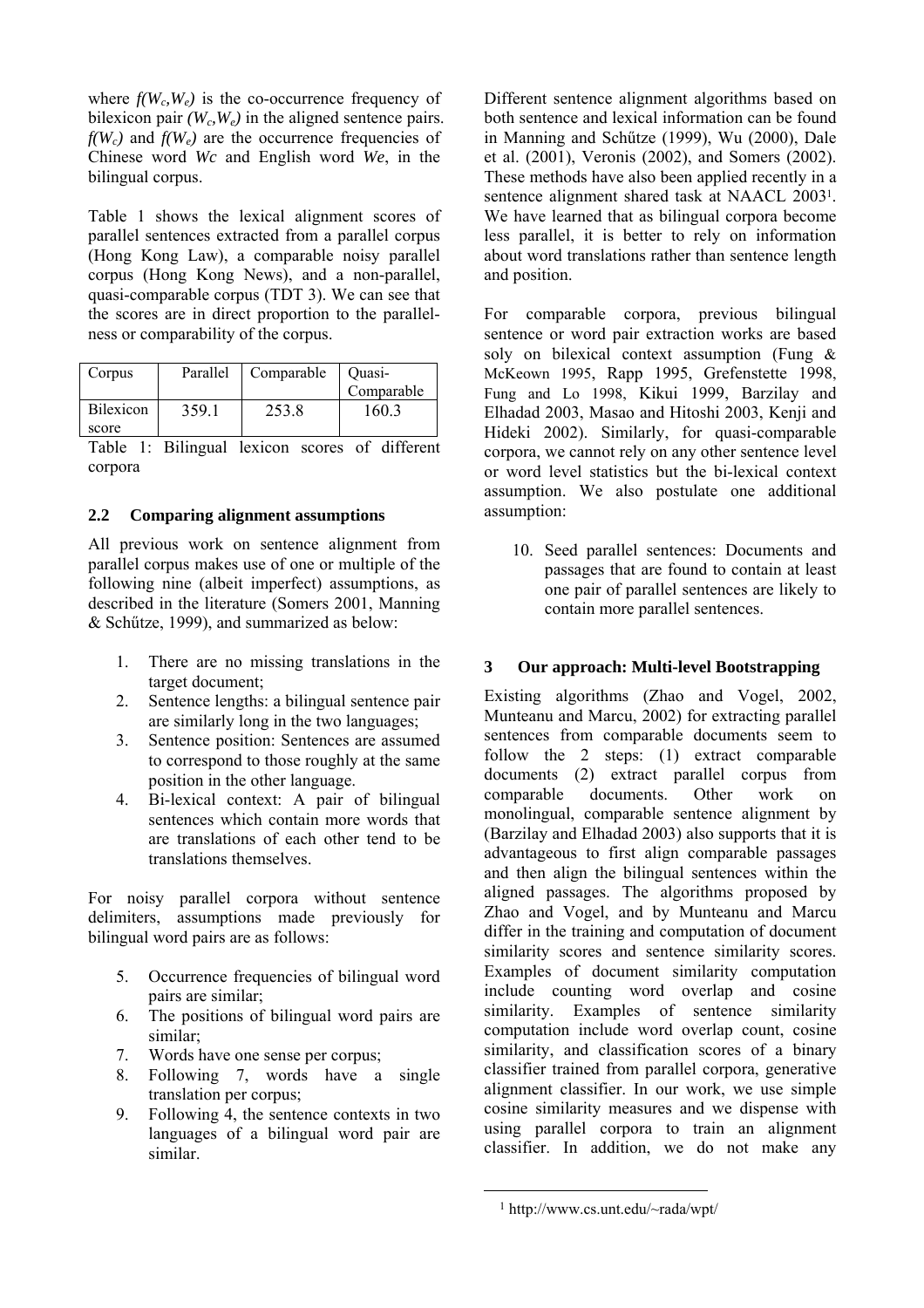| 1. Extract comparable documents                                                                              |  |  |  |
|--------------------------------------------------------------------------------------------------------------|--|--|--|
|                                                                                                              |  |  |  |
| For all documents in the comparable corpus D:                                                                |  |  |  |
| a. Gloss Chinese documents using the bilingual lexicon (Bilex);                                              |  |  |  |
| b. For every pair of glossed Chinese and English documents, compute <i>document similarity</i>               |  |  |  |
| $=\equiv S(i,j);$                                                                                            |  |  |  |
| c. Obtain all matched bilingual document pairs whose $S(i,j)$ threshold $l = > C$                            |  |  |  |
| 2. Extract parallel sentences                                                                                |  |  |  |
| For each document pair in C:                                                                                 |  |  |  |
| a. For every pair of glossed Chinese sentence and English sentence, compute sentence similarity              |  |  |  |
| $=\frac{S_2(i,j)}{S_2(i,j)}$                                                                                 |  |  |  |
| b. Obtain all matched bilingual sentence pairs whose $S_2(i,j)$ threshold $2 = C_2$                          |  |  |  |
| 3. Update bilingual lexicon with unknown word translations                                                   |  |  |  |
| For each bilingual word pair in C2;                                                                          |  |  |  |
| a. Compute <i>correlation scores</i> of all bilingual word pairs $\Rightarrow S3(i,j)$ ;                     |  |  |  |
| b. Obtain all bilingual word pairs <i>previously unseen</i> in Bilex and whose $S3(i,j)$ threshold $3 = 2C3$ |  |  |  |
| and update Bilex;                                                                                            |  |  |  |
|                                                                                                              |  |  |  |
| c. Compute <i>alignment score</i> => $S4$ ; if ( $S4$ > threshold4) return C3 otherwise continue;            |  |  |  |
| 4. Update comparable document pairs                                                                          |  |  |  |
| a. Find all pairs of glossed Chinese and English documents which contain parallel sentences                  |  |  |  |
| (anchor sentences) from C2=>C4;                                                                              |  |  |  |
| b. Expand C4 by finding documents similar to each of the document in C4;                                     |  |  |  |
| c. $C:=C4$ ;                                                                                                 |  |  |  |
| d. Goto $2$ ;                                                                                                |  |  |  |
| Figure 2. Multi-level bootstrapping algorithm                                                                |  |  |  |
| idf.<br>document<br>position<br>of<br>tf<br>assumptions<br>function<br>such<br>and<br>since                  |  |  |  |
| information is not always available.<br>"documents" here are sentences. We find the                          |  |  |  |
|                                                                                                              |  |  |  |

In addition to assumption 10 on the seed sentence pairs, we propose that while better document matching leads to better parallel sentence extraction, better sentence matching leads to better bilingual lexical extraction, better bilingual lexicon yields better glossing words, which improve the document and sentence match. We can iterate this whole process for incrementally improved results using a multi-level bootstrapping algorithm. Figure 2 outlines the algorithm in more detail. In the following sections 3.1-3.4, we describe the four different steps of our algorithm.

#### **3.1 Extract comparable documents**

The aim of this step is to extract the Chinese-English documents pairs that are comparable, and therefore should have similar term distributions.

The documents are word segmented with the Language Data Consortium (LDC) Chinese-English dictionary 2.0. The Chinese document is then glossed using all the dictionary entries. Multiple translations of a Chinese word is disambiguated by looking at the context of the sentences this word appears in (Fung et al., 1999).

Both the glossed Chinese document and the English document are then represented in word vectors, with term weighting. We evaluated different combinations of term weighting of each word in the corpus: term freuency (*tf),* inverse document frequency (*idf)*, *tf.idf*, the product of a

function of *tf* and *idf*. The "documents" here are sentences. We find that using *idf* alone gives the best sentence pair rank. This is due to the fact that frequencies of bilingual word pairs are not comparable in a non-parallel, quasi-comparable corpus.

Pair-wise similarities are calculated for all possible Chinese-English document pairs, and bilingual documents with similarities above a certain threshold are considered to be comparable. For quasi-comparable corpora, this document alignment step also serves as topic alignment.

# **3.2 Extract parallel sentences**

In this step, we extract parallel sentences from the matched English and Chinese documents in the previous section. Each sentence is again represented as word vectors. For each extracted document pair, the pair-wise cosine similarities are calculated for all possible Chinese-English sentence pairs. Sentence pairs above a set threshold are considered parallel and extracted from the documents.

We have only used one criterion to determine the parallel-ness of sentences at this stage, namely the number of words in the two sentences that are translations of each other. Further extensions are discussed in the final section of this paper.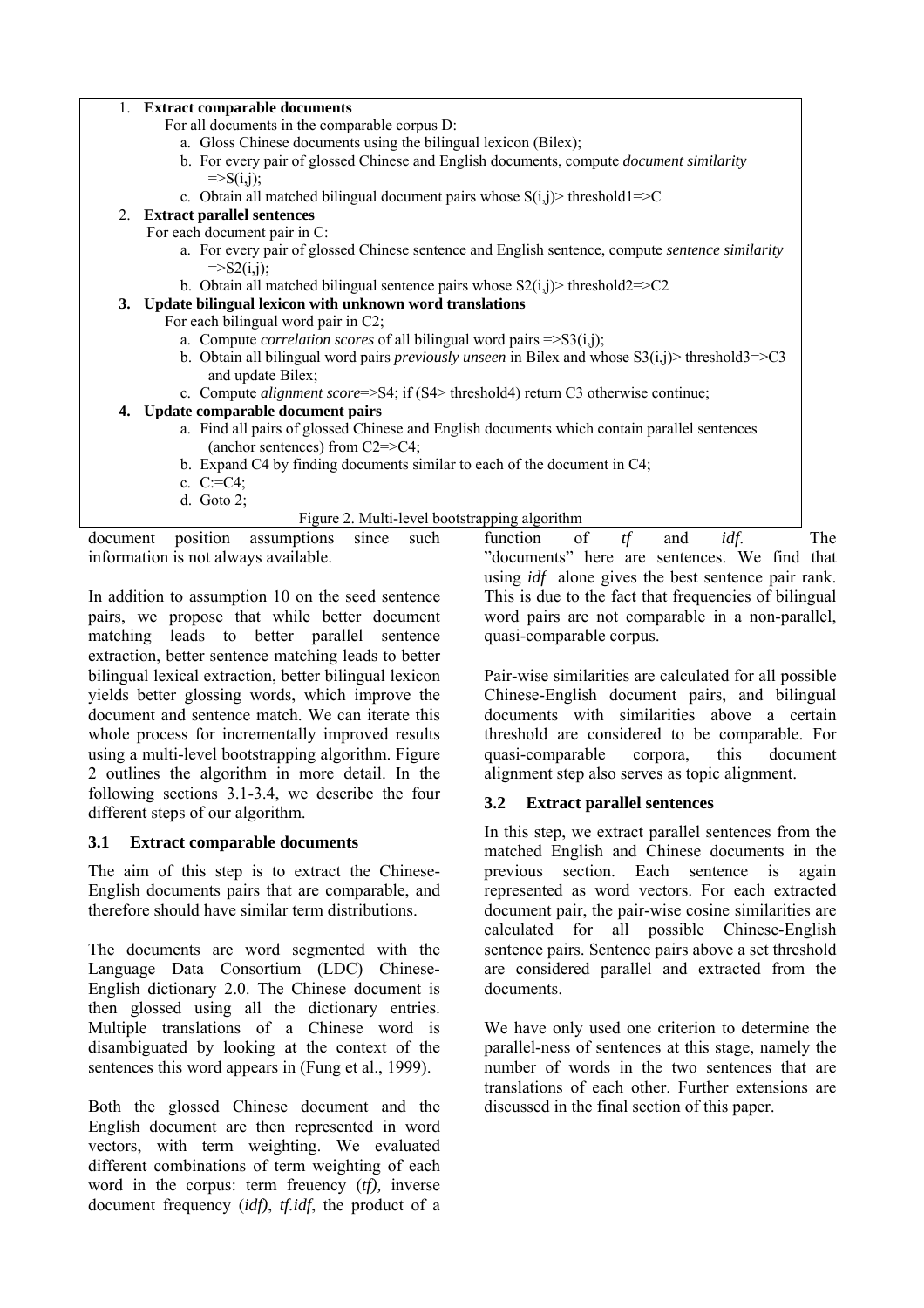### **3.3 Update bilingual lexicon**

Step 3 updates the bilingual lexicon according to the intermediate results of parallel sentence extraction.

The occurrence of unknown words can adversely affect parallel sentence extraction by introducing erroneous word segmentations. This is particularly notorious for Chinese to English translation. For example, "奥 委 会" ("*Olympic Committee*") is not found in the bilingual lexicon so the Chinese is segmented into three separate words in the original corpus, each word with an erroneous English gloss. Note that this occurs for unknown words in general, not just transliterated words.

Hence, we need to refine bi-lexicon by learning new word translations from the intermediate output of parallel sentences extraction. In this work, we focus on learning translations for name entities since these are the words most likely missing in our baseline lexicon. The Chinese name entities are extracted with the system described in (Zhai et al 2004). New bilingual word pairs are learned from the extracted sentence pairs based on (Fung and Lo 98) as follows:

- 1. Extract new Chinese name entities (Zhai et al 2004);
- 2. For each new Chinese name entity:
	- $\bullet$  Extract all sentences that it appears in, from the original Chinese corpus, and build a context word vector;
	- For all English words, collect all sentences it appears in from the original corpus, and build the context vectors;
	- Calculate the similarity between the Chinese word and each of the English word vectors

$$
Sim(\vec{C}, \vec{E}) = \frac{\sum_{(C_i E_j) \in A} w(C_i) w(E_j)}{\sqrt{\sum_i w(C_j) \sum_j wE_j}}
$$

where *A* is the aligned bilexicon pair between the two word vector.

Rank the English candidate according to the similarity score.

Sometimes a Chinese named entity might be translated into a multi-word English collocation. In such a case, we search for and accept the English collocation candidate that does appear in the English documents.

Below are some examples of unknown name entities that have been translated (or transliterated) correctly:

皮诺切特. Augusto Pinochet (*transliteration*) 奋进号 Space Shuttle Endeavor (*translation*) 奥委会 Olympic Committee (*translation*) 内塔尼亚 Benjamin Netanyahu (*transliteration*)

# **3.4 Update comparable documents**

This step replaces the original corpus by the set of documents that are found to contain at least one pair of parallel sentences. Other documents that are comparable to this set are also included since we believe that even though they were judged to be not similar at the document level, they might still contain one or two parallel sentences. The algorithm then iterates to refine document extraction and parallel sentence extraction. An alignment score is computed in each iteration, which counts, on average, how many known bilingual word pairs actually co-occur in the extracted "parallel" sentences. The alignment score is high when these sentence pairs are really translations of each other.

# **4 Evaluation**

We evaluate our algorithm on a quasi-comparable corpus of TDT3 data, which contains various news stories transcription of radio broadcasting or TV news report from 1998-2000 in English and Chinese Channels.

# **4.2. Baseline method**

The baseline method shares the same preprocessing, document matching and sentence matching with our proposed method. However, it does not iterate to update the comparable document set, the parallel sentence set, or the bilingual lexicon.

Human evaluators then manually check whether the matched sentence pairs are indeed parallel. The precision of the parallel sentences extracted is 43% for the top 2,500 pairs, ranked by sentence similarity scores.

# **4.3 Multi-level bootstrapping**

There are 110,000 Chinese sentences and 290,000 English sentences, which lead to more than 30 *billion* possible sentence pairs. Few of the sentence pairs turn out to be parallel, but many are paraphrasing sentence pairs. For example, in the following extracted sentence pair,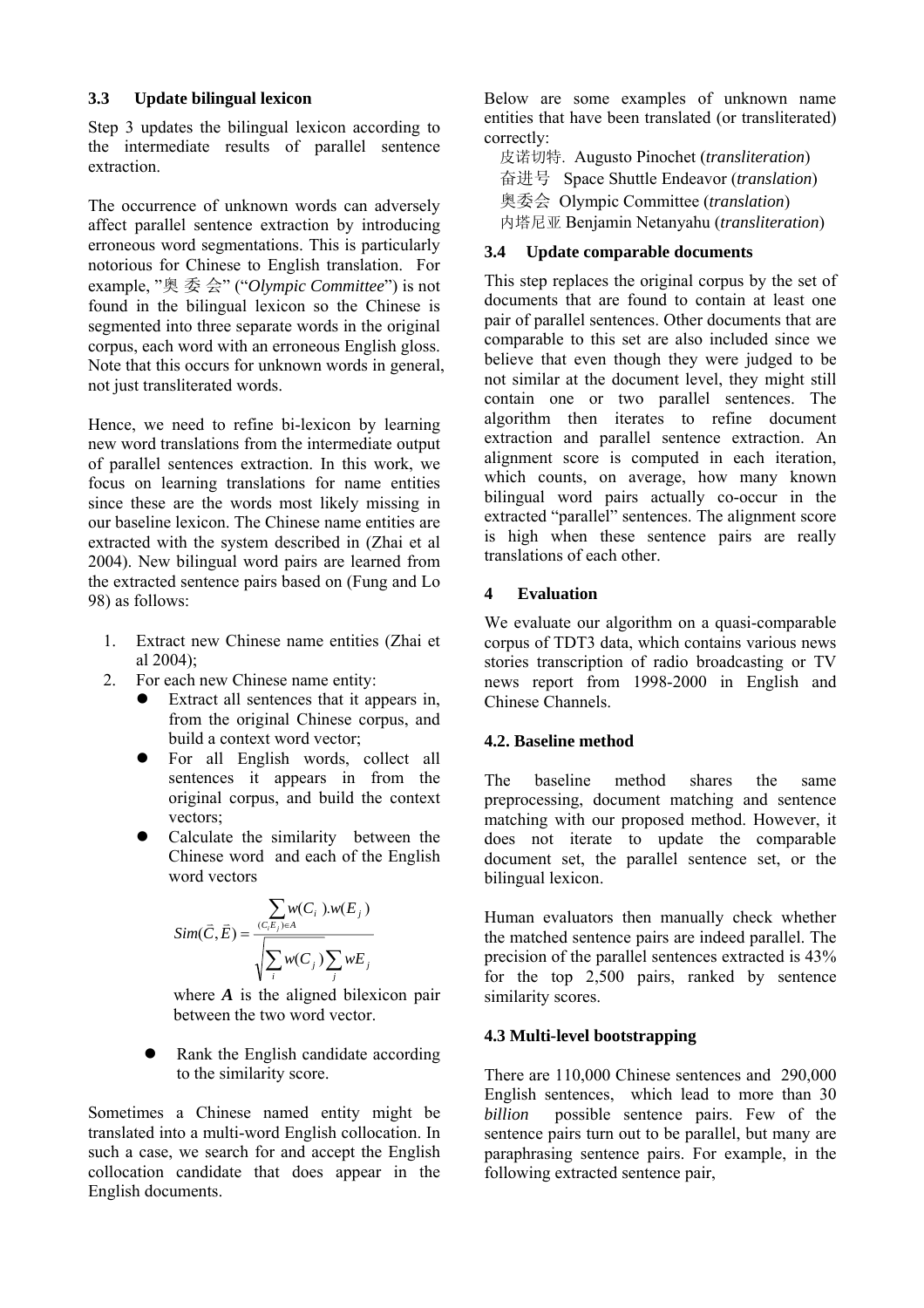- 洪森 将 成为 柬埔寨 的 唯一 首相 。 (*Hun Sen becomes Cambodia ' s sole prime minister*)
- Under the agreement, Hun Sen becomes Cambodia ' s sole prime minister .

the English sentence has the extra phrase "*under the agreement*".

The precision of parallel sentences extraction is 67% for the top 2,500 pairs using our method, which is 24% higher than the baseline. In addition, we also found that the precision of parallel sentence pair extraction increases steadily over each iteration, until convergence.

For another evaluation, we use the bilingual lexical score as described in Section 2.1 again as a measure of the quality of the extracted bilingual sentence pairs from the parallel corpus, comparable corpus, and quasi-comparable corpus. Word pairs common to all corpora are used in the lexical alignment score. Table 2 shows that the quality of the extracted parallel sentences from the quasi-comparable corpus is similar to those from noisy parallel and comparable corpus, even though both are understandably inferior in terms of parallel-ness when compared to the manually aligned parallel corpus. It is worth noting that the lexical alignment score for the extracted sentence pairs from the quasi-comparable corpus is similar to that for the comparable corpus. This is because we must evaluate different corpora by using word pairs that appear in all corpora. This has eliminated many word pairs some of which are likely to contribute significantly to the alignment score.

| Corpus               | Alignment<br>method                       | <b>Bilexicon</b><br>alignment score |
|----------------------|-------------------------------------------|-------------------------------------|
| Parallel             | manual                                    | 3.924949                            |
| Comparable           | DР<br>sentence<br>$_{\rm on}$<br>position | 1.3685069                           |
| Comparable           | Absolute sentence<br>position             | 1.0636631                           |
| Ouasi-<br>comparable | Multi-level<br>bootstrapping              | 2.649668                            |
| Ouasi-<br>comparable | Cosine similarity                         | 1.507132                            |

Table 2: Lexical alignment scores of extracted parallel sentences, based on a common lexicon

Figure 3 shows two pairs of parallel sentences from a parallel corpus and a comparable corpus, showing that the latter are closer to bilingual paraphrases rather than literal translations.

| Parallel sentence from parallel corpus:        |  |  |  |  |
|------------------------------------------------|--|--|--|--|
| 中国 国家 主席 江泽民 抵达 日本 举行 国                        |  |  |  |  |
| 事访问。                                           |  |  |  |  |
| Chinese president Jiang Zemin arrived in       |  |  |  |  |
| Japan today for a landmark state visit.        |  |  |  |  |
| Parallel sentence from comparable              |  |  |  |  |
| corpus:                                        |  |  |  |  |
| 这 也是 中国 国家 首脑 首次 访问 日                          |  |  |  |  |
| 本。                                             |  |  |  |  |
| Mr Jiang is the first Chinese head of state to |  |  |  |  |
| visit the island country.                      |  |  |  |  |

Figure 3. Example parallel sentences

### **5 Conclusion**

We explore the usability of different bilingual corpora for the purpose of multilingual natural language processing. We compare and contrast a number of bilingual corpora, ranging from the parallel, to comparable, and to non-parallel corpora. The usability of each type of corpus is then evaluated by a lexical alignment score calculated for the bi-lexicon pair in the aligned bilingual sentence pairs.

We compared different alignment assumptions for mining parallel sentences from these different types of bilingual corpora and proposed new assumptions for quasi-comparable corpora. By postulating additional assumptions on seed parallel sentences of comparable documents, we propose a multi-level bootstrapping algorithm to extract useful material, such as parallel sentences and bilexicon, from *quasi-comparable corpora*. This is a completely unsupervised method. Evaluation results show that our approach achieves 67% accuracy and a 23% improvement from baseline. This shows that the proposed assumptions and algorithm are promising for the final objective. The lexical alignment score for the comparable sentences extracted with our unsupervised method is found to be very close to that of the parallel corpus. This shows that our extraction method is effective.

The main contributions of our work lie in steps 3 and 4 and in the iterative process. Step 3 updates the bilingual lexicon from the intermediate results of parallel sentence extraction. Step 4 replaces the original corpus by the set of documents that are found to contain parallel sentences. The algorithm then iterates to refine document extraction and